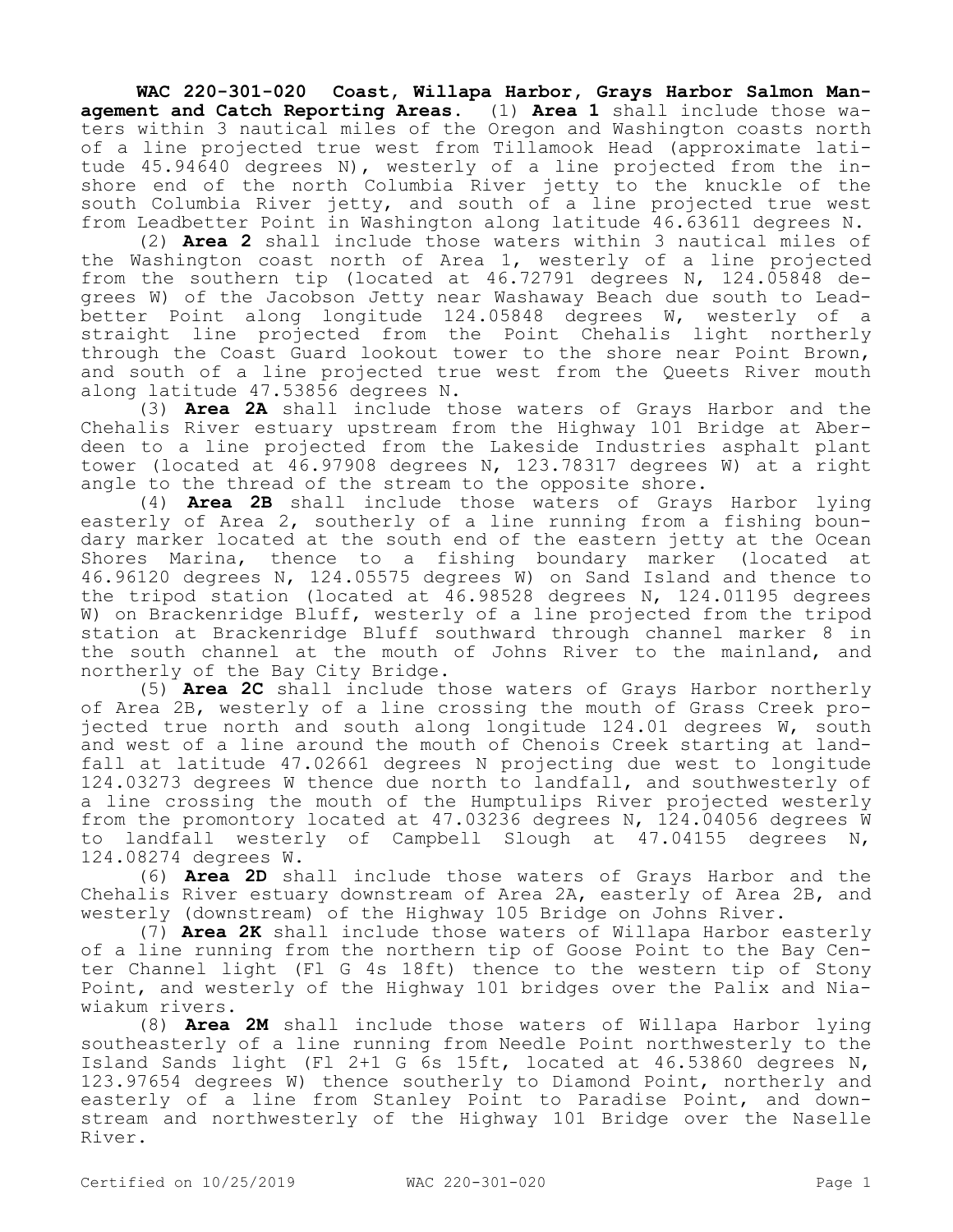(9) **Area 2N** shall include those waters of Willapa Harbor lying south of a line projected due west from the northern tip of Goose Point to landfall on Leadbetter Point along latitude 46.63667 degrees N, northwesterly of a line projected from Needle Point 60 degrees true to landfall north of the North Nemah River at 46.52223 degrees N, 123.89603 degrees W, northerly of Area 2M and a line projected from the Island Sands light thence due west to landfall on the North Beach Peninsula.

(10) **Area 2P** shall include those waters of Willapa Harbor lying inside and southerly of a line projected from Diamond Point westerly through Marker 2 (Fl R 4s 15ft, located at 46.50165 degrees N, 124.02382 degrees W) at the Nahcotta Boat Basin (RF#2) thence southerly to the north end of the boat basin jetty, and northerly of a line projected true west from High Point (approximate latitude 47.40951 degrees N) to landfall on the North Beach Peninsula.

(11) **Area 2R** shall include those waters of Willapa Harbor lying westerly and southerly of Areas 2M and 2N, and northerly of a line projected from Diamond Point westerly through Marker 2 at the Nahcotta Boat Basin to landfall on the North Beach Peninsula.

(12) **Area 2T** shall include those waters of Willapa Harbor easterly of Area 2, northerly of Areas 2K and 2N, west of a line projecting true north and south through Range Marker "B" (located at 46.70938 degrees N, 123.85501 degrees W), southerly of a line running true west and east through a North River Channel marker located at 46.73510 degrees N, 123.911906 degrees W, and easterly of a line projected true north from Marker 3 (located at 46.70725 degrees N, 123.96608 degrees W) at the Tokeland Boat basin to landfall east of the Cedar River.

(13) **Area 2U** shall include those waters of Willapa Harbor and the Willapa River estuary easterly of Area 2T, downstream and westerly from the Hwy 101 Bridge in Raymond, and excluding all waters of the South Fork Willapa River above a line at its mouth projected from the Weyerhaeuser chimney (located at 46.68927 degrees N, 123.74121 degrees W) southwesterly at a right angle to the thread of the stream to the opposite shore.

(14) **Area 3** shall include those waters within 3 nautical miles of the Washington coast north of Area 2 and south of a line projected true west from Cape Alava along latitude 48.16667 degrees N.

(15) **Area 4** shall include those waters within 3 nautical miles of the Washington coast north of Area 3, westerly of a line projected from the northern tip of Portage Head to the southern tip of Waatch Point, and westerly of the Bonilla-Tatoosh Line (WAC 220-300-360).

(16) **Area 4A** shall include those waters easterly and inside of a line projected from the northern tip of Portage Head to the southern tip of Waatch Point, outside and westerly of the mouth of any river or stream flowing to the sea.

[Statutory Authority: RCW 77.04.012, 77.04.013, 77.04.020, 77.04.055, and  $77.12.047$ . WSR  $17-05-112$  (Order  $17-04$ ), amended and recodified as § 220-301-020, filed 2/15/17, effective 3/18/17. Statutory Authority: RCW 77.04.020, 77.12.045, and 77.12.047. WSR 11-14-003 (Order 11-91), § 220-22-020, filed 6/22/11, effective 7/23/11. Statutory Authority: RCW 75.08.080. WSR 90-03-068 (Order 90-05), § 220-22-020, filed 1/19/90, effective 2/19/90; WSR 84-15-008 (Order 84-66), § 220-22-020, filed 7/6/84; WSR 82-13-048 (Order 82-63), § 220-22-020, filed 6/11/82; WSR 81-13-005 (Order 81-37), § 220-22-020, filed 6/8/81; WSR 80-09-072 (Order 80-69), § 220-22-020, filed 7/18/80; WSR 78-07-067 (Order 78-45), § 220-22-020, filed 6/30/78; Order 77-71, § 220-22-020,